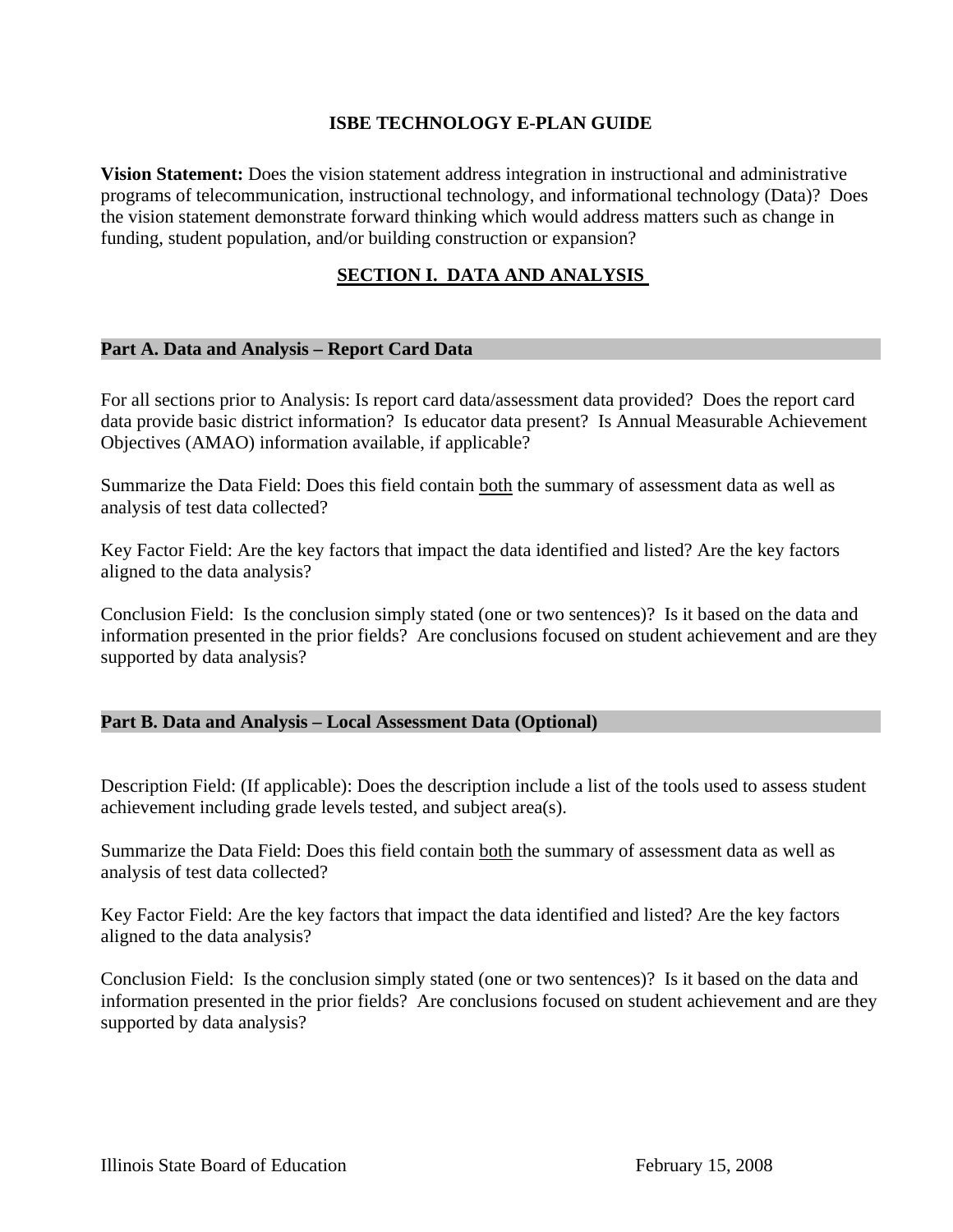# **Part C. Data and Analysis – Other Data**

# **Item 1: Attributes and Challenges (Curriculum and Instruction)**

Description Field: Does this description contain a list of tools and dates administered for the purpose of measuring both student instructional technology use and community demographics to support the development of the plan? These tools may have already been listed in prior fields, but should be restated here.

Summarize the Data Field: Does this field contain the summary and analysis of the tools presented?

Key Factor Field: Are the key factors that impact data identified? Are the key factors aligned to the data analysis?

Conclusion Field: Is the conclusion simply stated (one or two sentences)? Is it based on the data and information presented in the prior fields? Are conclusions focused on the integration of technology that leads to improved student achievement? Are the conclusions supported by data analysis? If possible, but not required, focus the conclusion statement on access to, and utilization of, technology by students.

# **Item 2: Educator Qualifications and Professional Growth and Development Data**

Description Field: Is the professional development data collected related to the use and integration of technology? (Other possible, but not required data might include Educator Qualifications and/or Professional Growth.) Does this description include a list of the tools and the dates the tools were administered to assess educator knowledge or proficiency?

Summarize the Data Field: Does this field contain the summary and analysis of the tools presented?

Key Factor Field: Are the key factors that impact the data identified and listed? Are the key factors aligned to the data analysis?

Conclusion Field: Is the conclusion simply stated (one or two sentences)? Is it based on the data and information presented in the prior fields? Are conclusions focused on professional development, and are they supported by data analysis? If possible, but not required, focus the conclusion statement on access to, and utilization of, technology by teachers.

# **Item 3: Parental/Community Involvement Data**

Description Field: Is the data collected regarding parental/community involvement? (Suggested but, not required adult literacy providers, public library services, and district emergency crisis planning.) Does this description include a list of the tools and the dates the tools were administered to assess parent/community involvement and communication?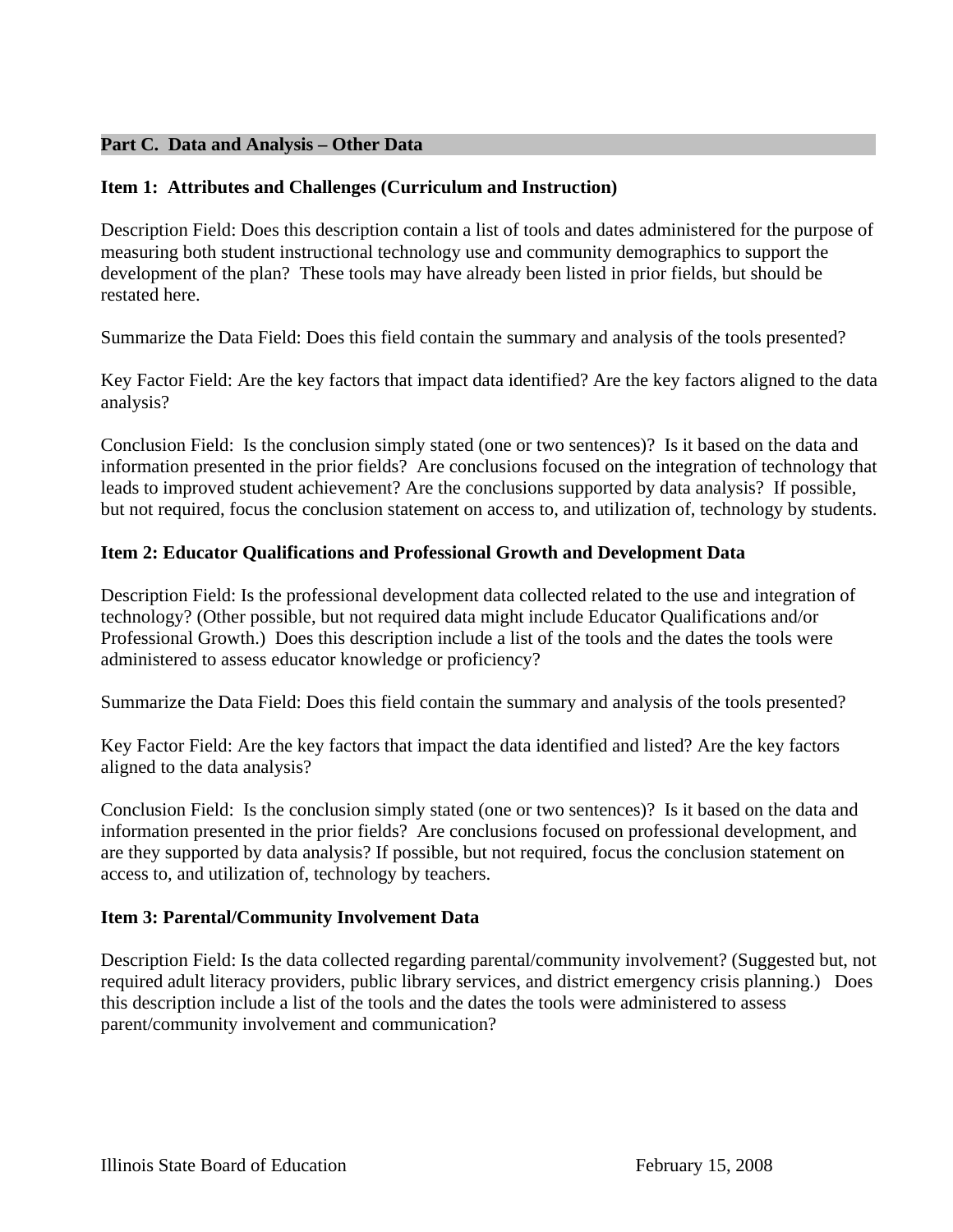Summarize the Data Field: Does this field contain the summary and analysis of the tools presented?

Key Factor Field: Are the key factors that impact the data identified and listed? Are the key factors aligned to the data analysis?

Conclusion Field: Is the conclusion simply stated (one or two sentences). Is it based on the data and information presented in the prior fields? Are conclusions focused on parent and community involvement and are the conclusions supported by data analysis?

#### **Part D. Data and Analysis – Technology Deployment Data**

Is the technology inventory completed as directed?

Description Field: Does this description include a list of the tools and the dates the tools were administered to assess technology deployment including hardware/software inventory, telecommunication equipment and services? Suggested, but not required, does the description focus on district interoperability, infrastructure, internet access and technical support?

Summarize the Data Field: Does this field contain the summary and analysis of the tools presented? Does the summary reflect information gathered relative to district technology deployment including hardware/software inventory, telecommunication equipment and services?

Key Factor Field: Are the key factors that impact the data identified and listed? Are the key factors aligned to the data analysis?

Conclusion Field: Is the conclusion simply stated (one or two sentences). Is it based on the data and information presented in the prior fields? Are conclusions focused on technology, systems/equipment, support, tools and access? Are the conclusions supported by data analysis?

#### **Part E. Data Analysis – Meta Analysis**

Conclusions should populate forward from Parts A through D here.

Is a S.M.A.R.T. (Specific, Measurable, Attainable, Realistic, and Tangible) Goal(s) present? Is the S.M.A.R.T. goals aligned to either the District Improvement Plan (DIP) and/or School Improvement Plan) SIP **and/or** based on the conclusions carried forward in the creation of this plan?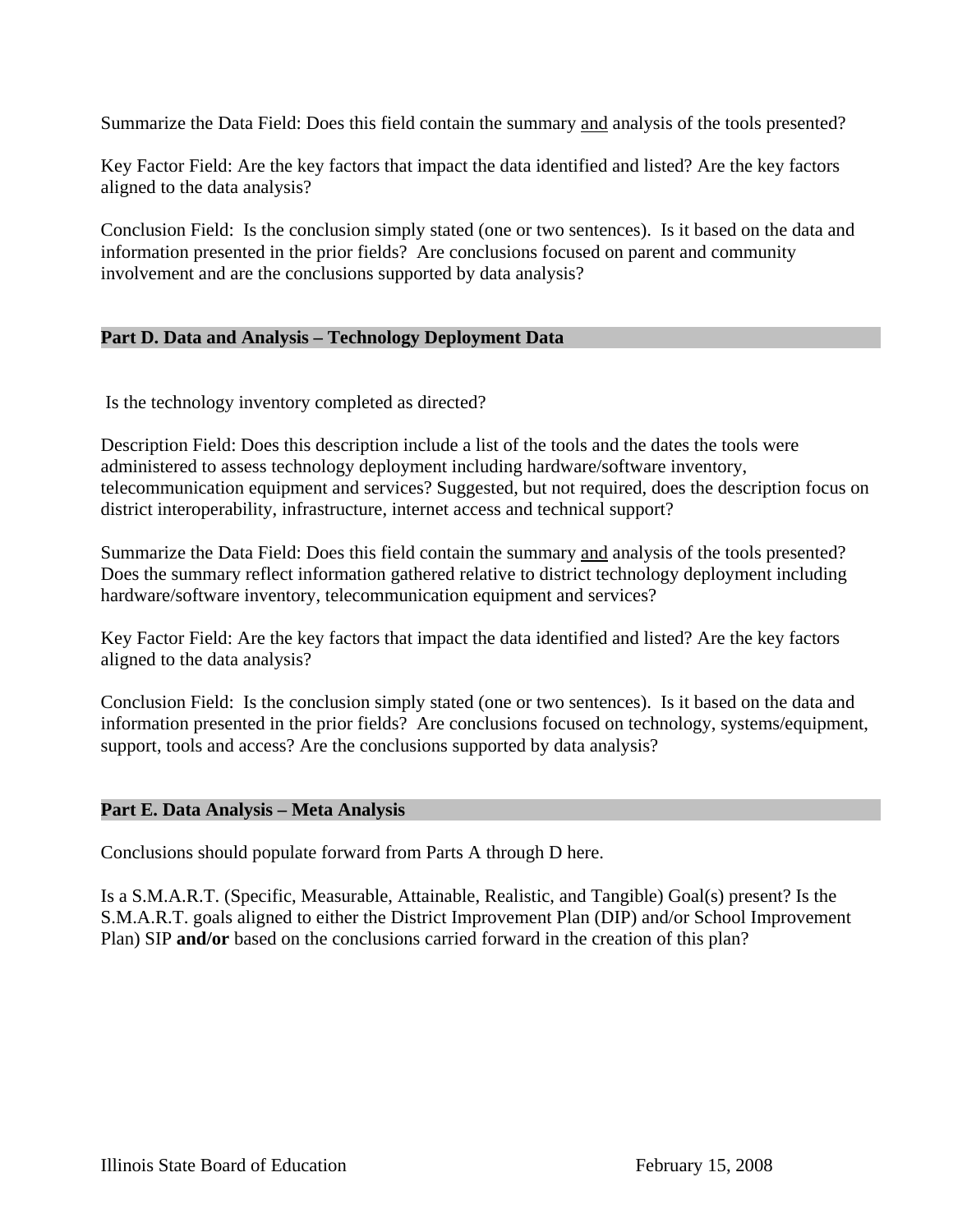# **SECTION II. ACTION PLAN**

**Part A. Action Plan Goals Strategies and Activities** – Does each goal(s) align with the data analysis and identified needs of the district in relationship with the School Improvement Plan/District Improvement Plan? Is the goal(s) **S**pecific, **M**easurable, **A**ttainable, **R**ealistic and **T**angible? (Strategies are general, broad statements that set a course of action and have a technology focus.) (Activities support strategies and include specific step-by-step actions, start and end date, and budget.)

**Part B. Curriculum and Instruction –** Does the strategy (ies) and activities identify and promote integration of technology into curricula and instruction? Do the strategies and activities also address increase student accessibility (EETT); and innovative delivery of specialized courses and curricula (EETT) particularly in geographical areas that would not otherwise have access to such courses?

**Part C: Professional development** – Does the strategy (ies) and activities identify and promote effective professional development that addresses the need of integrating technology into the curriculum and instruction to support student achievement?

**Part D. Parental/community involvement** – Does the strategy (ies) promote parental and community involvement and increase communications with parents, including a description of how parents will be informed of the technology used?

**Part E. Technology deployment** -- Does the strategy (ies) and activities address acquisition, utilization, and reliable access of technology and telecommunication such as software, hardware and other technologies that support student, staff and community? (If applicable, does the Technology Deployment budget reflect e-Rate funds percentages and (R)reimbursement and (D)discount?)

**Part F. Monitoring process** – Does the monitoring process include a process and description of monitoring tools, progress indicators, evaluation frequency and name of person responsible? Does the monitoring process describe how district personnel will monitor the effectiveness of strategies and activities toward the achievement of the goals?

#### **Goals are to be identified and supported for three phases of the plan, as indicated: Phase I: 2008- 2009, Phase II: 2009-2010, and Phase III: 2010-2011.**

Budget -- Does the budget have all the necessary fields completed?

# **SECTION III. PLAN DEVELOPMENT, REVIEW AND IMPLEMENTATION**

Part A. Stakeholder Involvement -- Does the narrative describe specifically how stakeholders (including parents, school staff, adult literacy service providers and public libraries) have been consulted in the development or revision of the plan?

#### **Part B. District Internet Safety Policy--Does the district have a compliant CIPA policy, documentation and/or statement of compliance? (See examples below.)**